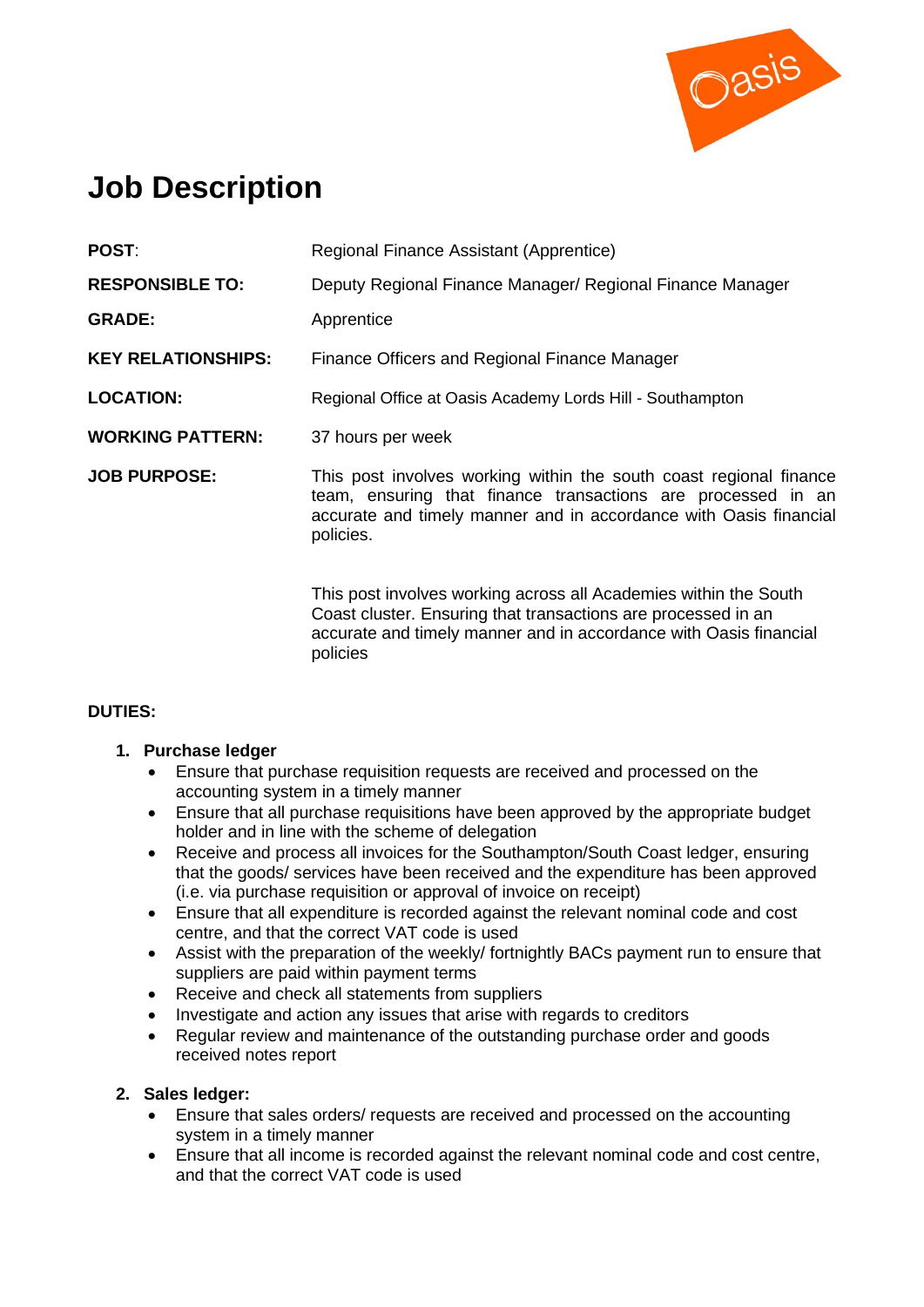

- Ensure that all requests for sales invoices are processed and sent to debtors promptly
- Ensure that all invoices are monitored and chased so that prompt payment is received

#### **3. Bank account:**

- Ensure that paying in slips/ remittances are received and processed on the accounting system in a timely manner
- Ensure that payment request forms are received and processed on the accounting system in a timely manner
- Ensure that all payments are recorded against the relevant nominal code and cost centre, and that the correct VAT code is used

#### **4. Other balance sheet accounts:**

• Ensure that credit card returns are received and processed on the accounting system in a timely manner

#### **5. Other duties:**

• Monitoring and actioning of emails received in the finance inbox

#### **Health and Safety Statement**

So far as is reasonably practicable, the post holder must ensure that safe working practices are adopted by employees, and in premises/work areas for which the post holder is responsible, to maintain a safe working environment for employees and service users. These are defined in the Oasis Community Learning Health and Safety policy, departmental policies and codes of practice.

#### **Safeguarding Statement**

Oasis Community Learning is committed to the safeguarding of all of its young persons and expects all staff, volunteers and adults to work within the parameters of the policies and procedures as agreed by the Executive Board to ensure the safety of all young persons within its care.

#### **OTHER:**

**The above responsibilities are subject to the general duties and responsibilities contained in the Statement of Conditions of Employment.**

**The duties of this post may vary from time to time without changing the general character of the post or level of responsibility entailed.**